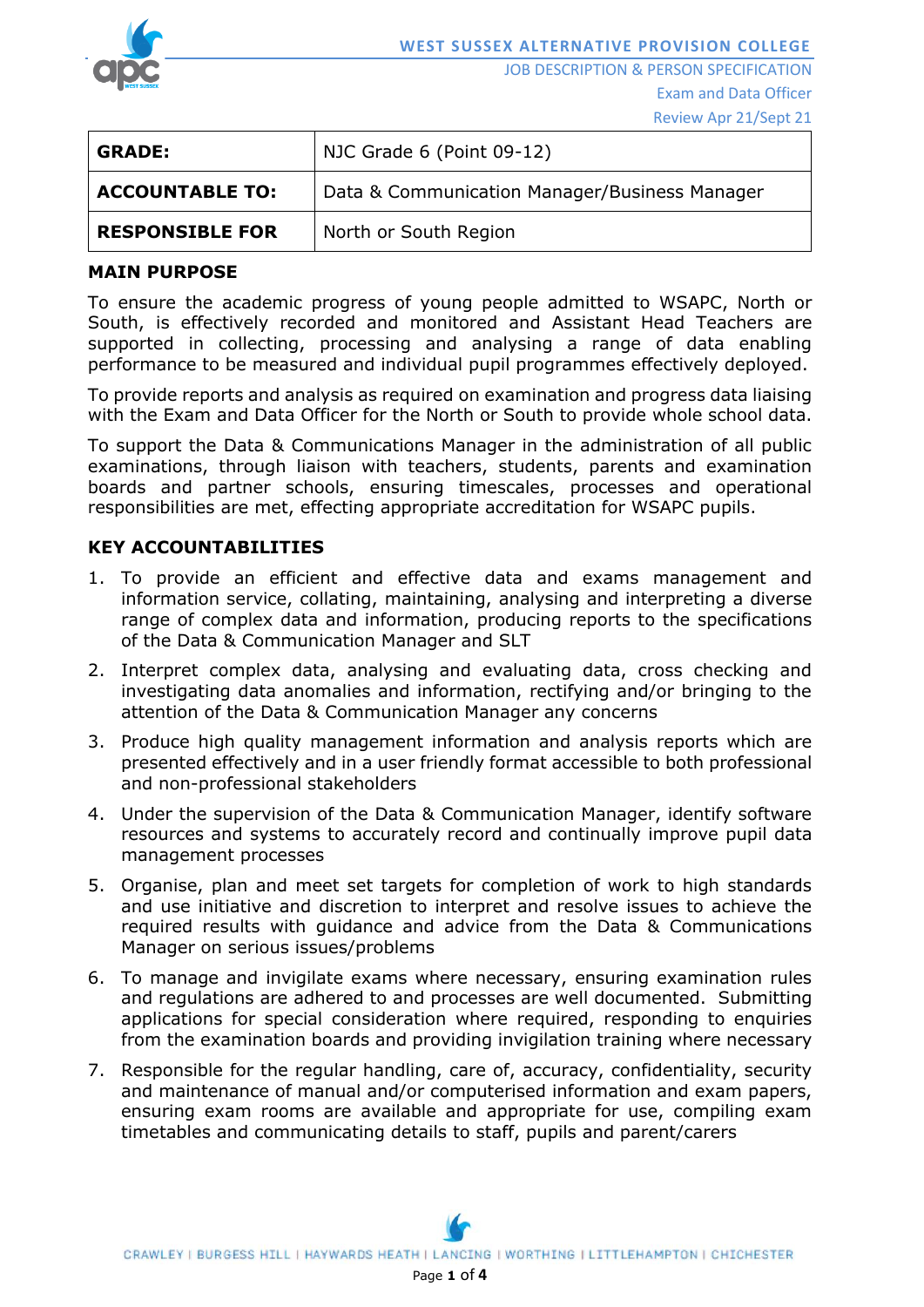

- 8. Develop good working relationships with managers, exam boards, colleagues and other stakeholders as required
- 9. In liaison with the Data & Communications Manager manage exam financial records, ensuring best value, monitoring spend across WSAPC, identifying sources of income and optimising opportunities across the school
- 10. To be present and available in an identified WSAPC location on the days when results are notified, and overseeing the distribution of results to candidates
- 11. To encourage a positive examination culture in WSAPC to which all staff and students subscribe
- 12. Support the Data & Communication Manager in the management of the WSAPC website, working to continually improve communications with both internal and external stakeholders

### **GENERAL**

- **K** Remain up to date with all relevant legislation, organisational procedures, policies and professional codes of conduct in order to uphold standards of best practice. This may include attendance at external events and conferences to be able to contribute proactively to changes to and developments of new processes
- **Adopt mobile working practises to enable effective management from any site** within the North or South region, this may entail hot-desking at various locations
- **Be aware of and comply with policies and procedures relating to child protection,** health, safety and security and confidentiality, reporting all concerns to an appropriate person
- **To participate in training and other learning activities as required**
- **To recognise own strengths and areas of expertise and use these to advise and** support others
- **■** To attend and participate in regular meetings
- **■** To treat all users of the College with courtesy and consideration
- To present a positive personal image, contributing to a welcoming College environment which supports equal opportunities for all
- **To promote and ensure the health and safety of all pupils, staff and visitors, (in** accordance with appropriate health and safety legislation) at all times
- **Carry out any other duties; commensurate with the post, which from time to time** may be necessary for the good order of the College, as directed by the Data & Communications Manager or the Business Manager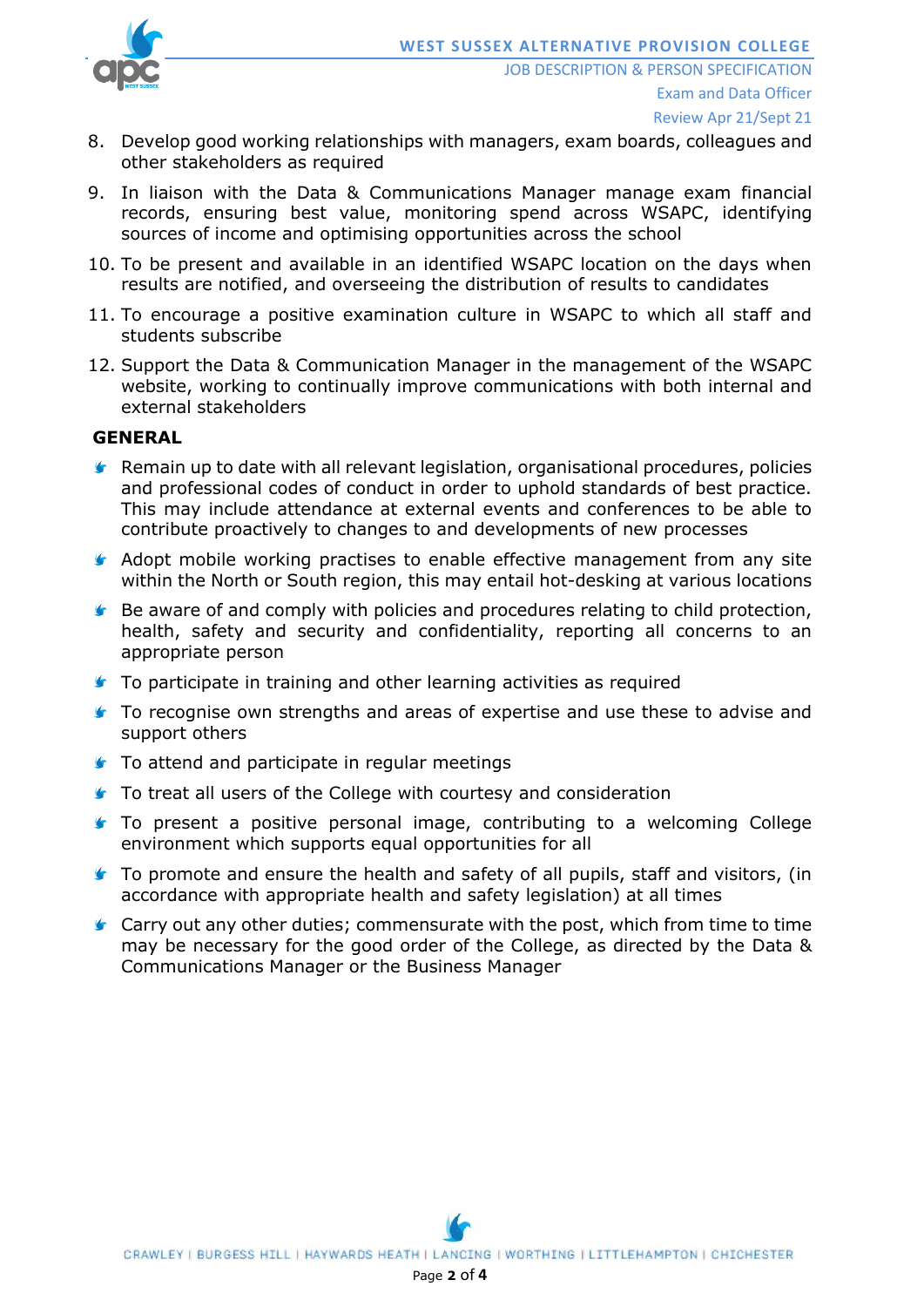

#### **WEST SUSSEX ALTERNATIVE PROVISION COLLEGE**

JOB DESCRIPTION & PERSON SPECIFICATION Exam and Data Officer Review Apr 21/Sept 21

*The particular duties assigned to this post are set out above but should not be regarded as exclusive or exhaustive. There will be other duties and requirements associated with your job and, in addition, as a term of your employment you may be required to undertake various other duties as may reasonably be required. These duties may be reviewed and amended in consultation with the post holder in light of any changes in the requirements and priorities within the school. Such variations are a common occurrence and cannot of themselves justify a re-grading of the post.*